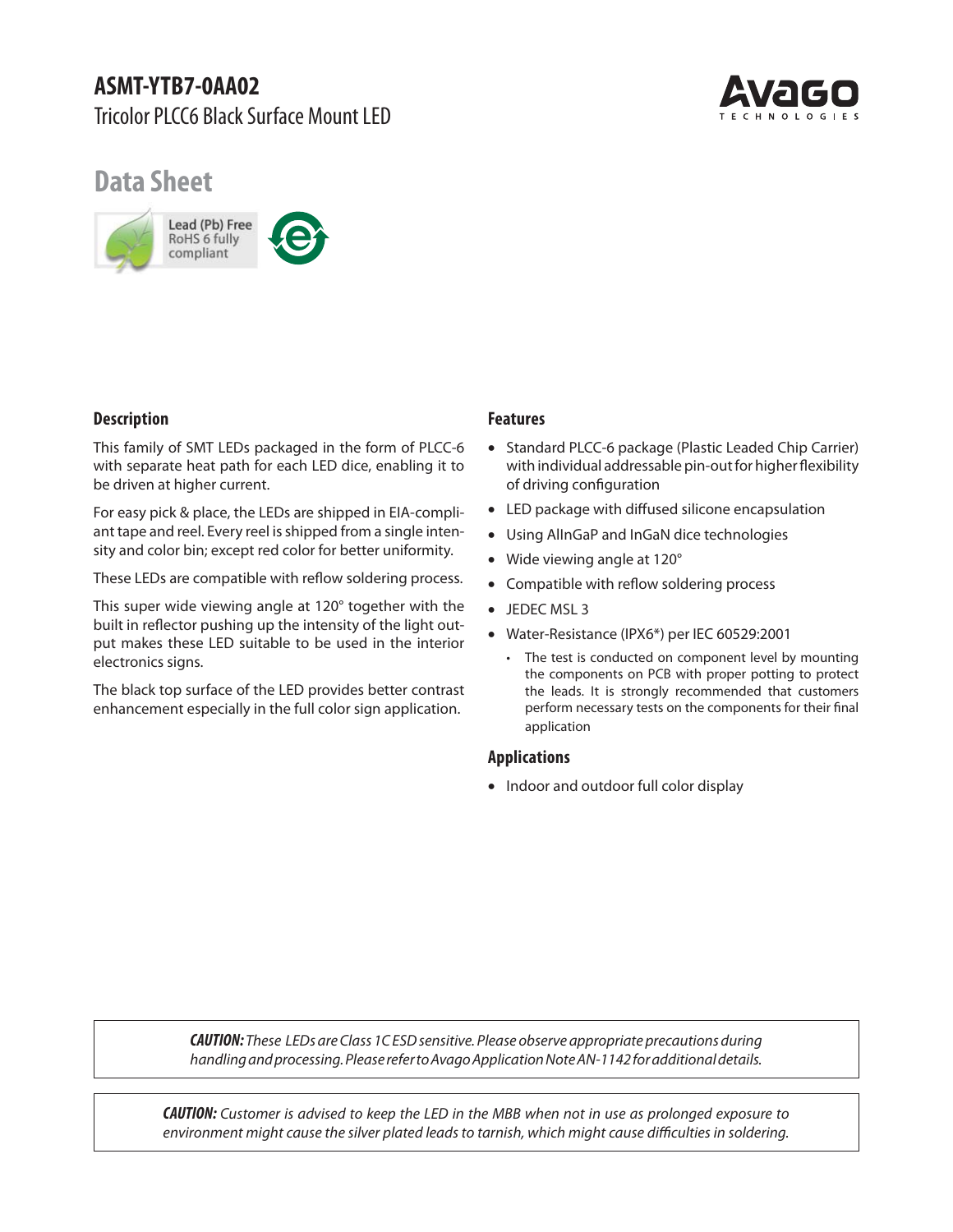## **Package Dimensions**



## **Lead Configuration**

|               | Cathode | Blue  |
|---------------|---------|-------|
| $\mathcal{P}$ | Cathode | Green |
| 3             | Cathode | Red   |
|               | Anode   | Red   |
| 5             | Anode   | Green |
| 6             | Anode   | Blue  |
|               |         |       |

Notes:

1. All Dimensions are in millimeters

2. Tolerance =  $\pm$ 0.2 mm unless otherwise specified

3. Terminal Finish: Ag plating

4. Encapsulantion material: silicone resin

#### **Table 1. Device Selection Guide**

|                    | Color 1 - Red    |       |         |                       |               | Color 2 - Green |         |                         |                   | Color 3 - Blue |                   |                  |  |
|--------------------|------------------|-------|---------|-----------------------|---------------|-----------------|---------|-------------------------|-------------------|----------------|-------------------|------------------|--|
|                    | Min. Iv<br>@20mA |       | Tvp. Iv | Max Iv<br>@20mA @20mA | @ 20mA        | Min. Iv         | Tvp. Iv | Max Iv<br>@ 20mA @ 20mA | Min. Iv<br>@ 20mA |                | Tvp. Iv<br>@ 20mA | Max Iv<br>@ 20mA |  |
| <b>Part Number</b> | <b>Bin ID</b>    | (mcd) | (mcd)   | (mcd)                 | <b>Bin ID</b> | (mcd)           | (mcd)   | (mcd)                   | <b>Bin ID</b>     | (mcd)          | (mod)             | (mod)            |  |
| ASMT-YTB7-0AA02    | U2               | 560   | 650     | 1125                  | W2            | 1400            | 1900    | 2850                    |                   | 285            | 384               | 560              |  |

Notes:

1. The luminous intensity I<sub>V</sub>, is measured at the mechanical axis of the LED package and it is tested in pulsing condition. The actual peak of the spatial radiation pattern may not be aligned with this axis.

2. Tolerance =  $\pm$  12 %

## **Part Numbering System**

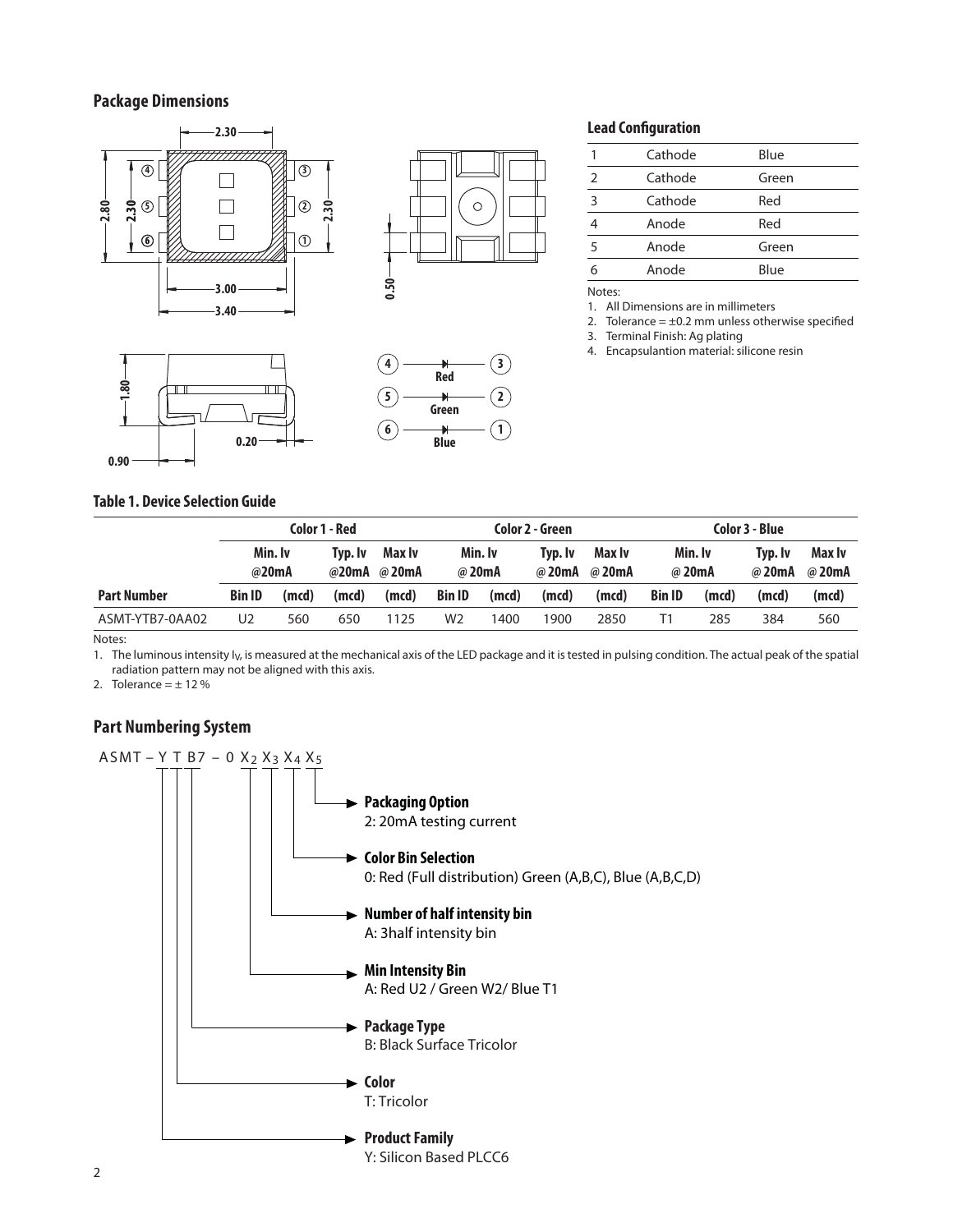## Table 2. Absolute Maximum Ratings (T<sub>A</sub> = 25°C)

| <b>Parameter</b>                    | <b>Red</b>                     | Green & Blue    | <b>Unit</b> |  |
|-------------------------------------|--------------------------------|-----------------|-------------|--|
| DC forward current [1]              | 50                             | 25              | mA          |  |
| Peak forward current <sup>[2]</sup> | 100                            | 100             | mA          |  |
| Power dissipation                   | 125                            | 90              | mW          |  |
| Maximum junction temperature Tj max |                                | 110             | °⊂          |  |
| Operating temperature range         | $-40$ to $+100$ <sup>[3]</sup> |                 | °∩          |  |
| Storage temperature range           |                                | $-40$ to $+100$ | $\sim$      |  |

Note:

1. Derate linearly as shown in Figure 4a & 4b

2. Duty Factor = 10% Frequency = 1KHz

3. Refer to Figure 4a and Figure 4b for more information

## Table 3. Optical Characteristics (T<sub>A</sub> = 25<sup>°</sup>C)

|                                                     |      |      |                                                                | <b>Peak</b> |     |                                 |                                                      |                     |      |  |
|-----------------------------------------------------|------|------|----------------------------------------------------------------|-------------|-----|---------------------------------|------------------------------------------------------|---------------------|------|--|
| Luminous Intensity,<br>$\mathsf{I}$ v, mcd $^{[1]}$ |      |      | <b>Dominant Wavelength,</b><br>$\lambda$ d (nm) <sup>[2]</sup> |             |     | Wavelength,<br>$\lambda$ p (nm) | <b>Viewing Angle</b><br>$2\theta\frac{1}{2}$ (°) [3] | <b>Test Current</b> |      |  |
| Color                                               | Min  | Typ  | Max.                                                           | Min         | Typ | Max                             | Typ.                                                 | Typ                 | (mA) |  |
| Red                                                 | 560  | 650  | 1125                                                           | 617         | 623 | 627                             | 630                                                  | 120                 | 20   |  |
| Green                                               | 1400 | 1900 | 2850                                                           | 525         | 529 | 537                             | 522                                                  | 120                 | 20   |  |
| Blue                                                | 285  | 384  | 560                                                            | 465         | 469 | 475                             | 465                                                  | 120                 | 20   |  |

Notes:

1. The luminous intensity Iv is measured at the mechanical axis of LED package and it is tested in pulsing condition. The actual peak of the spatial radiation pattern may not be aligned with the axis.

2. The dominant wavelength is derived from the CIE Chromaticity Diagram and represents the perceived color of the device.

3.  $\theta$ <sup>1</sup>/<sub>2</sub> is the off axis angle where the luminous intensity is <sup>1</sup>/<sub>2</sub> the peak intensity

## Table 4. Electrical Characteristics (T<sub>A</sub> = 25°C)

|       |      | <b>Forward Voltage,</b><br>$V_F(V)$ [1] |      | <b>Reverse Voltage</b><br>$V_R @ 100 \mu A^{[3]}$ | <b>Reverse Voltage</b><br>$V_R @ 10 \mu A$ <sup>[3]</sup> | <b>Thermal Resistance</b><br>$R\theta$ J-p (°C/W)[2] | <b>Test Current</b><br>(mA) |  |
|-------|------|-----------------------------------------|------|---------------------------------------------------|-----------------------------------------------------------|------------------------------------------------------|-----------------------------|--|
| Color | Min  | Typ.                                    | Max. | Min                                               | Min                                                       | Typ                                                  |                             |  |
| Red   | 1.80 | 2.10                                    | 2.50 | 4                                                 | $\overline{\phantom{0}}$                                  | 280                                                  | 20                          |  |
| Green | 2.80 | 3.10                                    | 3.60 | $\overline{\phantom{a}}$                          | 4                                                         | 240                                                  | 20                          |  |
| Blue  | 2.80 | 3.10                                    | 3.60 | $\overline{\phantom{a}}$                          | 4                                                         | 240                                                  | 20                          |  |

Note:

1. Tolerance ± 0.1V.

2. One chip on thermal resistance

3. Indicated product final testing condition, long term reverse bias is not recommended.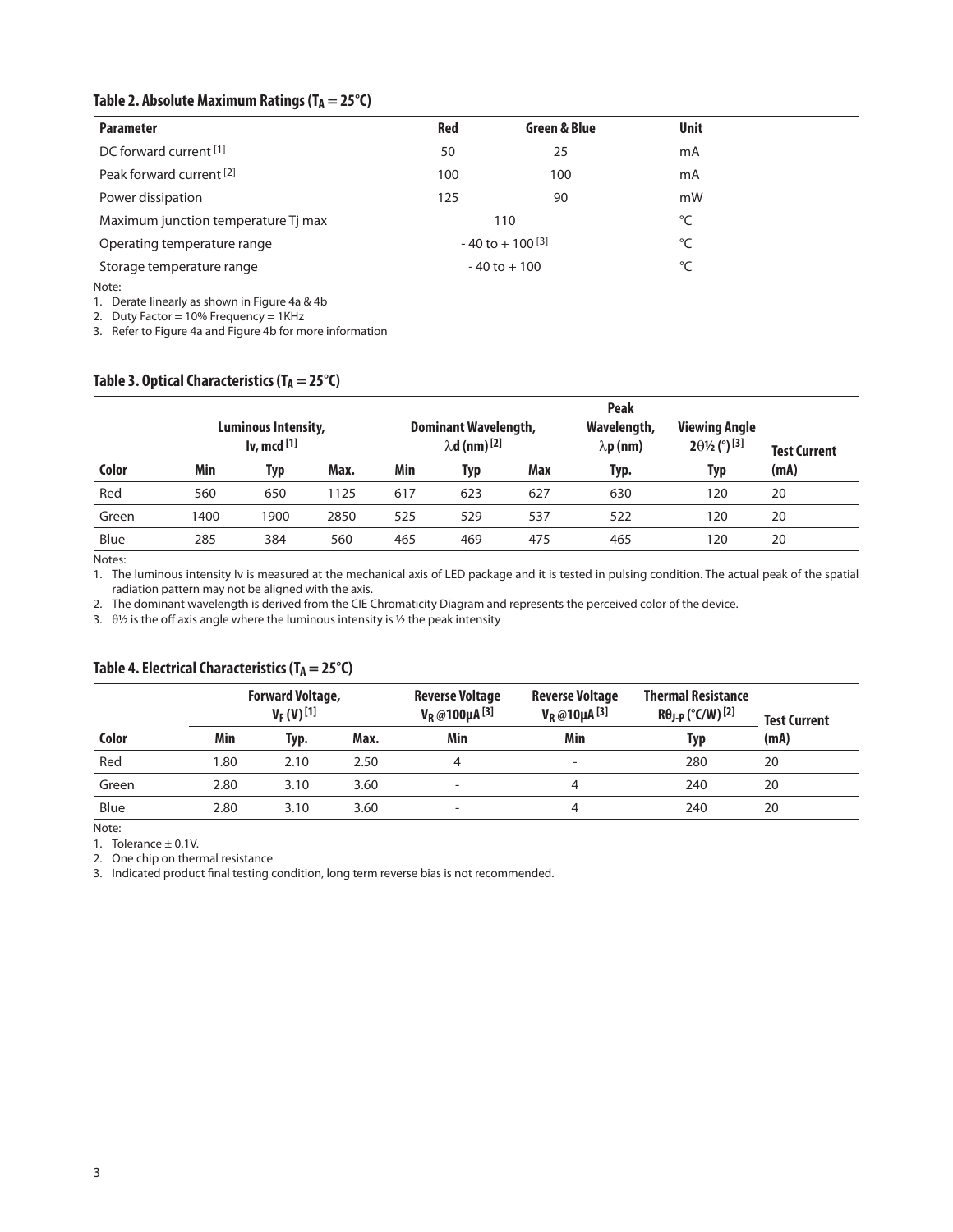



**Figure 1. Relative Intensity vs Wavelength Figure 2. Forward Current –mA vs Forward Voltage** 



**Figure 3. Relative Intensity vs Forward Current**





**Figure 4a. Maximum forward current vs. ambient temperature. (3 chips) Figure 4b. Maximum forward current vs. ambient temperature. (single chip)**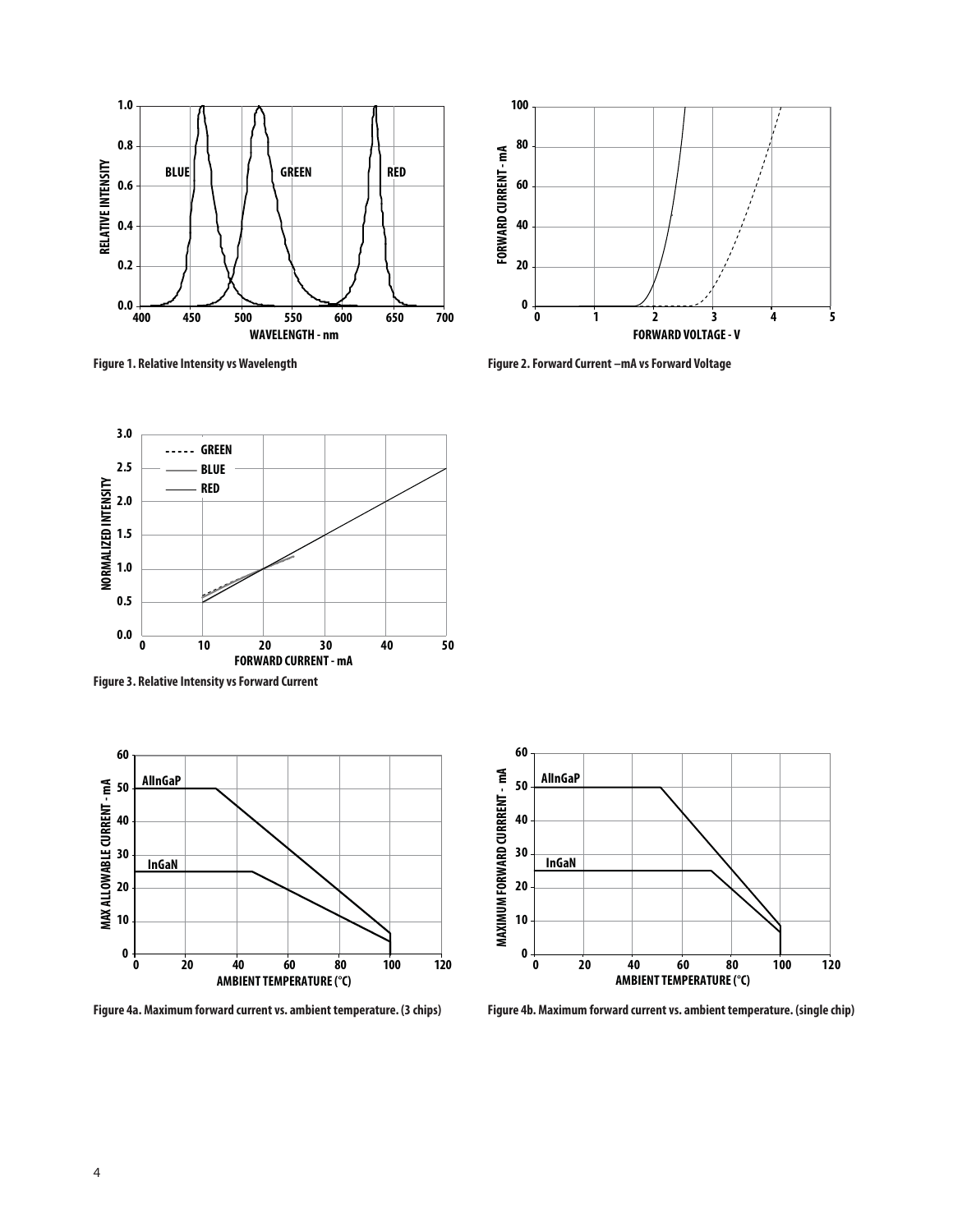

Figure 5a. Radiation Pattern for X axis **Figure 5b. Radiation Pattern for Y** axis





**Figure 5c. Component Axis for Radiation Patterns**



**Figure 6. Relative Intensity vs Junction Temperature Figure 7. Forward Voltage vs Junction Temperature**

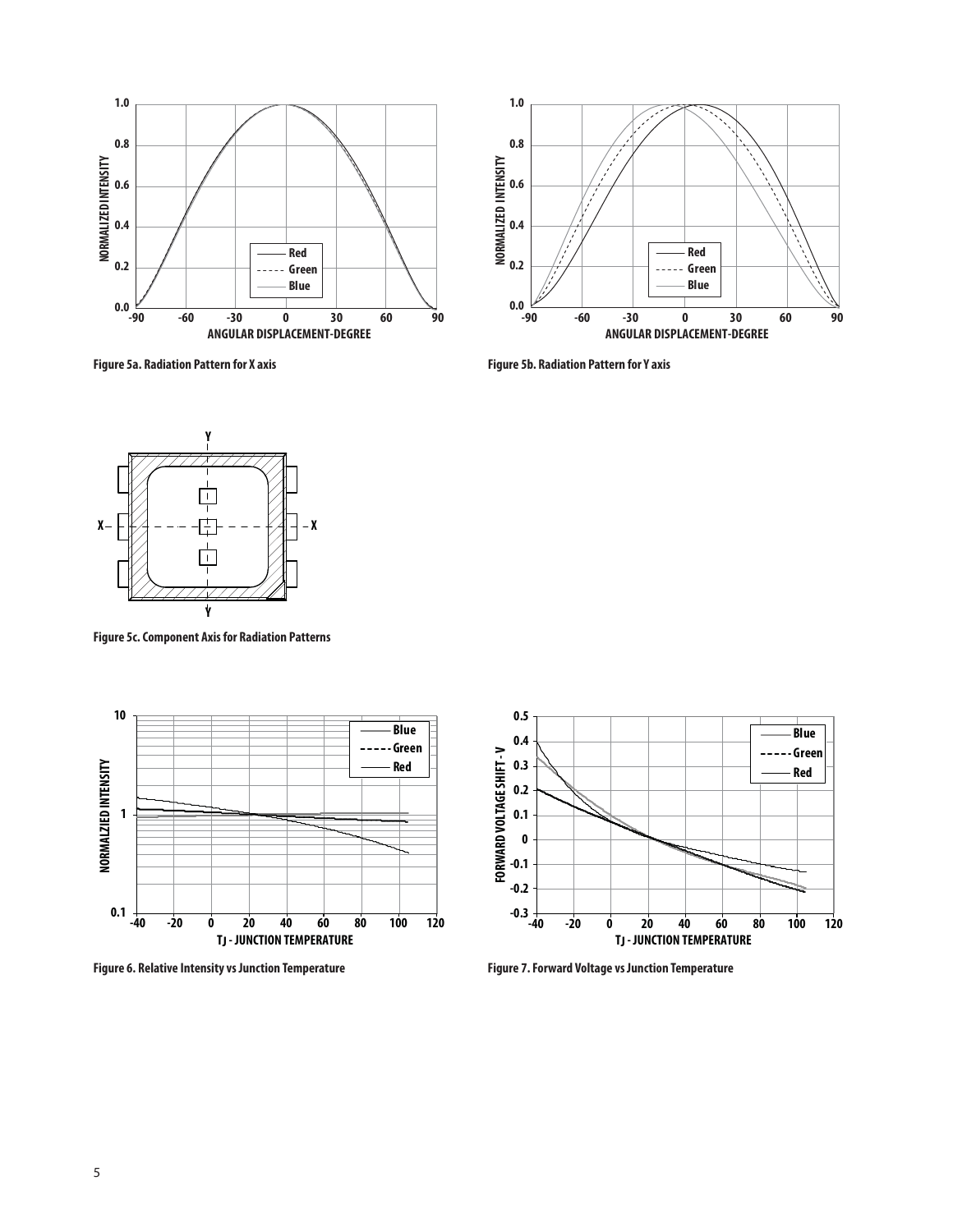

**Reflow soldering**  $\top$  $\overline{\phantom{a}}$ **direction**

**Figure 8a. Recommended soldering land pattern.**

**Figure 8b. LED Configuration on land pattern** 



**OD = 3.5mm**

**Figure 9. Recommended Pick and Place Nozzle Tip**







Note: For detail information on reflow soldering of Avago surface mount LEDs, do refer to Avago Application Note AN 1060 Surface Mounting SMT LED Indicator Components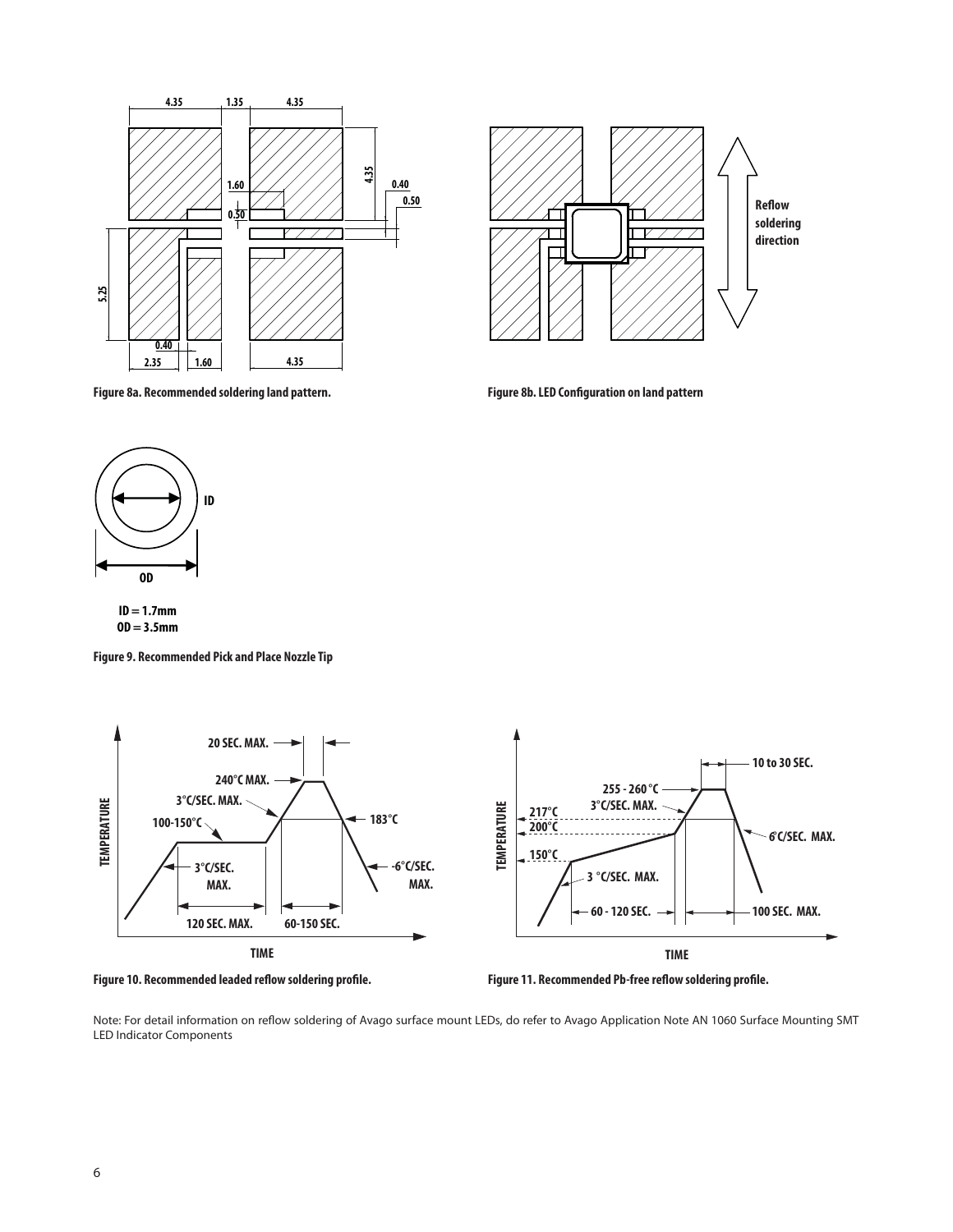





**Figure 14. Reeling Orientation**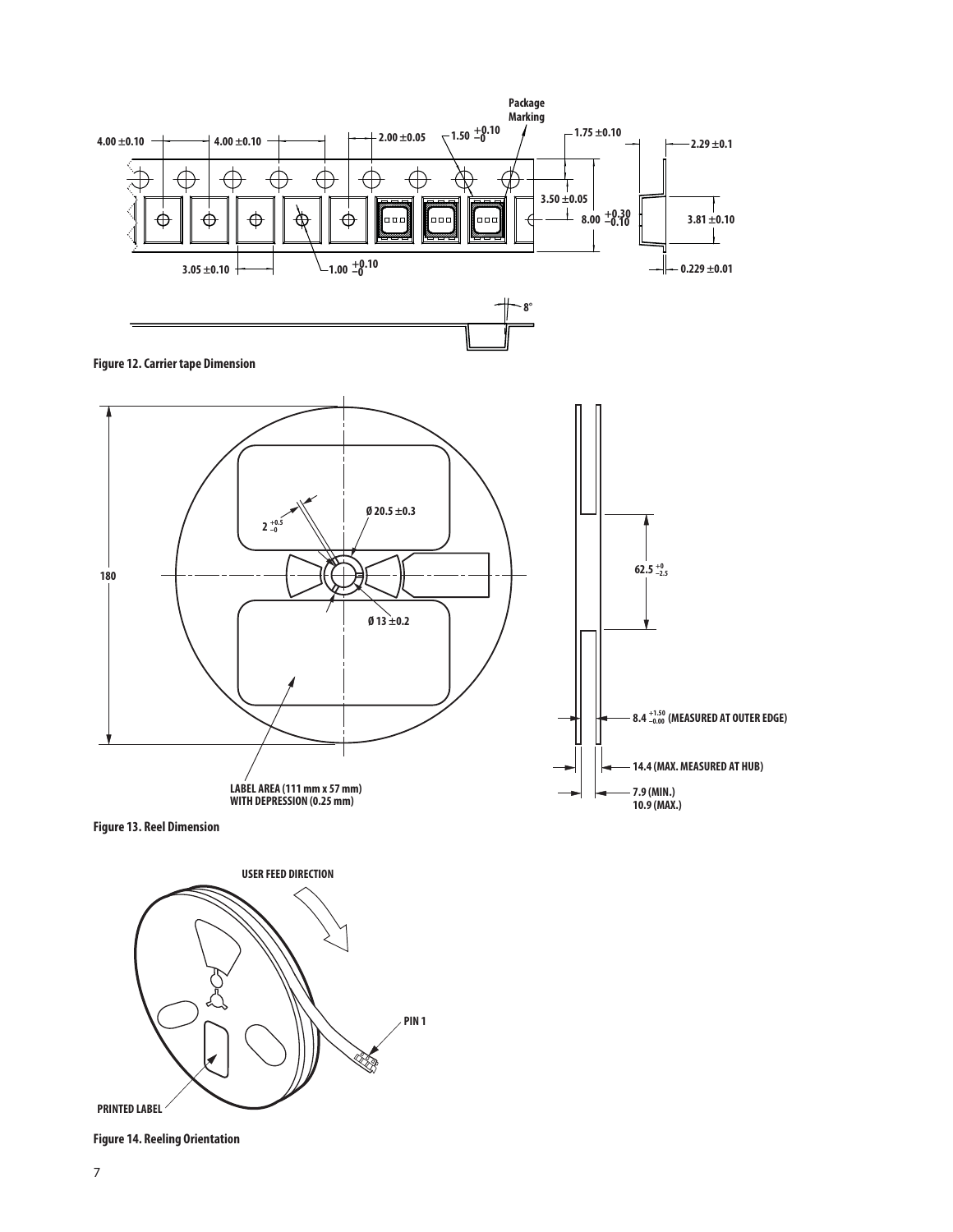## **Packaging Label:**

**(i) Avago Mother Label (Available on MBB bags)**



**(ii) Avago Baby Label (Available on reel)**

| (1P) PART #: Part Number<br>(1T) LOT #: Lot Number<br>i OI OO ITTITU OITTU NII TUTTI TOITTU NII NII N<br>(9D) MFG DATE:<br><b>Manufacturing Date</b><br>A I OO I OO I OO I OO I | Avago<br><b>HNOLOGIES</b><br><b>BABY LABEL COSB</b><br>001B VO.0<br><b>QUANTITY: Packing Quantity</b> |
|---------------------------------------------------------------------------------------------------------------------------------------------------------------------------------|-------------------------------------------------------------------------------------------------------|
| C/O: Country of Origin                                                                                                                                                          | (9D): DATE CODE:                                                                                      |
| (1T) TAPE DATE:                                                                                                                                                                 | <b>Date Code</b><br>D/C:<br>VF:<br><b>INTENSITY BIN</b><br>CAT:<br><b>COLOR BIN</b><br><b>BIN:</b>    |

**Example indicates luminous Intensity information for Red, Green and Blue respectively from label:**



**Example indicates color bin information for Green and Blue from label:**

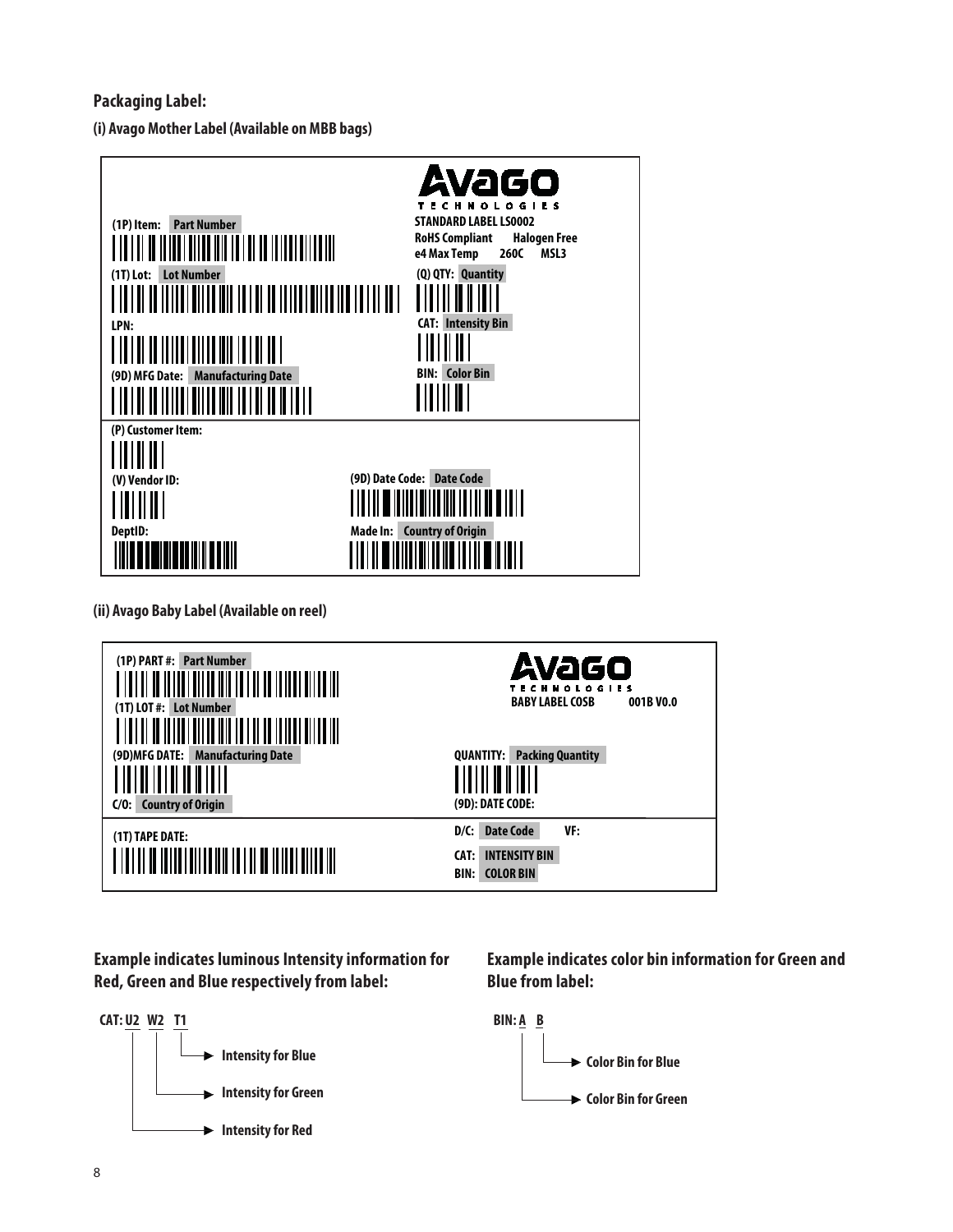## **Intensity Bin Select (X2, X3)**

Individual reel will contain parts from 1 half bin only

|                | <b>Min Iv Bin (Minimum Intensity Bin)</b> |                                        |             |  |
|----------------|-------------------------------------------|----------------------------------------|-------------|--|
| x <sub>2</sub> | <b>Red</b>                                | Green                                  | <b>Blue</b> |  |
| А              | U <sub>2</sub>                            | W2                                     | Τ1          |  |
|                |                                           |                                        |             |  |
|                |                                           | <b>Number of Intensity bin from X2</b> |             |  |
| Xз             | <b>Red</b>                                | Green                                  | <b>Blue</b> |  |
|                |                                           |                                        |             |  |
|                |                                           |                                        |             |  |

#### **Color Bin Select (X4)**

Individual Reel will contain part from 1 full bin only

| <b>Color Bin Combinations</b>                |  |  |  |  |  |  |  |  |  |  |
|----------------------------------------------|--|--|--|--|--|--|--|--|--|--|
| Blue<br>Green                                |  |  |  |  |  |  |  |  |  |  |
| <b>Full distribution</b><br>A.B.C<br>A.B.C.D |  |  |  |  |  |  |  |  |  |  |
|                                              |  |  |  |  |  |  |  |  |  |  |

## **Intensity Bin Limits**

| <b>Bin ID</b>  | Min (mcd)                                                               | Max (mcd) |  |
|----------------|-------------------------------------------------------------------------|-----------|--|
| U <sub>2</sub> | 560.0                                                                   | 715.0     |  |
| V <sub>1</sub> | 715.0                                                                   | 900.0     |  |
| V <sub>2</sub> | 900.0                                                                   | 1125.0    |  |
| W <sub>1</sub> | 1125.0                                                                  | 1400.0    |  |
| W <sub>2</sub> | 1400.0                                                                  | 1800.0    |  |
| X1             | 1800.0                                                                  | 2240.0    |  |
| X <sub>2</sub> | 2240                                                                    | 2850      |  |
|                | $\tau$ . In a contract that $\epsilon$ is a collaborate that is a model |           |  |

Tolerance of each bin limit  $\pm$  12%

## **Color Bin Limit**

## **Red Color Bin Table**

| <b>Bin</b> | <b>Dominant</b><br>Wavelength |     |                                    |                                |        |
|------------|-------------------------------|-----|------------------------------------|--------------------------------|--------|
| ID         | Min                           | Max | <b>Chromaticity Coordinate</b>     |                                |        |
| Full       |                               |     | 617.0 627.0 x 0.6850 0.6815 0.7000 |                                | 0.7037 |
| range      |                               |     |                                    | 0.3149  0.3150  0.2966  0.2962 |        |
|            |                               |     |                                    |                                |        |

Tolerance of each bin limit is  $\pm$  1 nm

#### **Green Color Bin Table**

| <b>Bin</b> | Min   | Max   |   |                                |        |        |        |  |  |  |
|------------|-------|-------|---|--------------------------------|--------|--------|--------|--|--|--|
| ID         | Dom   | Dom   |   | <b>Chromaticity Coordinate</b> |        |        |        |  |  |  |
| Α          | 525.0 | 531.0 | X | 0.1142                         | 0.1624 | 0.2001 | 0.1625 |  |  |  |
|            |       |       | ۷ | 0.8262                         | 0.7178 | 0.6983 | 0.8012 |  |  |  |
| B          | 528.0 | 534.0 | X | 0.1387                         | 0.1815 | 0.2179 | 0.1854 |  |  |  |
|            |       |       | ۷ | 0.8148                         | 0.7089 | 0.6870 | 0.7867 |  |  |  |
| C          | 531.0 | 537.0 | X | 0.1625                         | 0.2001 | 0.2353 | 0.2077 |  |  |  |
|            |       |       | У | 0.8012                         | 0.6983 | 0.6747 | 0.7711 |  |  |  |
|            |       |       |   |                                |        |        |        |  |  |  |

Tolerance of each bin limit is  $\pm$  1 nm

## **Blue Color Bin Table**

| Bin | Min   | Max   |   |        |                                |        |        |
|-----|-------|-------|---|--------|--------------------------------|--------|--------|
| ID  | Dom   | Dom   |   |        | <b>Chromaticity Coordinate</b> |        |        |
| Α   | 465.0 | 469.0 | x | 0.1355 | 0.1751                         | 0.168  | 0.127  |
|     |       |       | У | 0.0399 | 0.0986                         | 0.1094 | 0.053  |
| B   | 467.0 | 471.0 | x | 0.1314 | 0.1718                         | 0.1638 | 0.122  |
|     |       |       | V | 0.0459 | 0.1034                         | 0.1167 | 0.063  |
| C   | 469.0 | 473.0 | x | 0.1267 | 0.168                          | 0.1593 | 0.116  |
|     |       |       | У | 0.0534 | 0.1094                         | 0.1255 | 0.074  |
| D   | 471.0 | 475.0 | x | 0.1215 | 0.1638                         | 0.1543 | 0.1096 |
|     |       |       | У | 0.0626 | 0.1167                         | 0.1361 | 0.0868 |

Tolerance f each bin limit is  $\pm 1$  nm